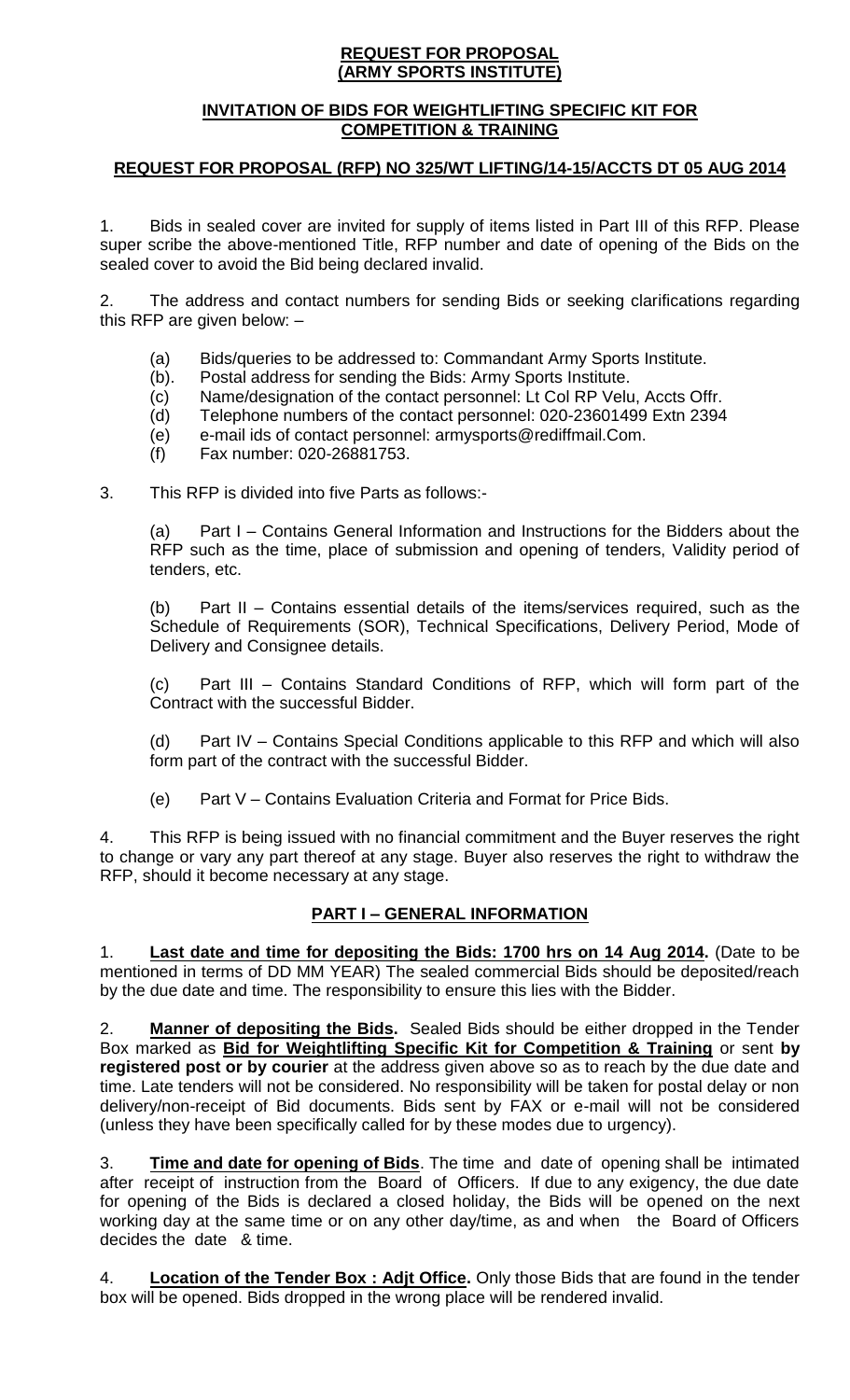5. **Place of opening of the Bids**: **Army Sports Institute**. The Bidders may depute their representatives, duly authorized in writing, to attend the opening of Bids on the due date and time. Rates and important commercial/technical clauses quoted by all Bidders will be read out in the presence of the representatives of all the Bidders. This event will not be postponed due to non-presence of your representative.

6. **Forwarding of Bids.** Bids should be forwarded by Bidders under their original memo / letter pad inter alia furnishing details like TIN number, VAT/CST number, Bank address with EFT Account if applicable, etc and complete postal & e-mail address of their office. **ALL PRICES WILL BE QUOTED IN RUPEES AND WILL BE DE-LINKED FROM ANY CONDITION OF CHANGING RATED OF USD.**

7. **Clarification regarding contents of the RFP.** A prospective bidder who requires clarification regarding the contents of the bidding documents shall notify to the Buyer in writing about the clarifications sought not later than 14 (fourteen) days prior to the date of opening of the Bids. Copies of the query and clarification by the purchaser will be sent to all prospective bidders who have received the bidding documents.

8. **Modification and Withdrawal of Bids.** A bidder may modify or withdraw his bid after submission provided that the written notice of modification or withdrawal is received by the Buyer prior to deadline prescribed for submission of bids. A withdrawal notice may be sent by fax but it should be followed by a signed confirmation copy to be sent by post and such signed confirmation should reach the purchaser not later than the deadline for submission of bids. No bid shall be modified after the deadline for submission of bids. No bid may be withdrawn in the interval between the deadline for submission of bids and expiration of the period of bid validity specified. Withdrawal of a bid during this period will result in Bidder's forfeiture of bid security.

9. **Clarification regarding contents of the Bids.** During evaluation and comparison of bids, the Buyer may, at its discretion, ask the bidder for clarification of his bid. The request for clarification will be given in writing and no change in prices or substance of the bid will be sought, offered or permitted. No post-bid clarification on the initiative of the bidder will be entertained.

10. **Rejection of Bids.** Canvassing by the Bidder in any form, unsolicited letter and posttender correction may invoke summary rejection with forfeiture of EMD. **Conditional tenders will be rejected.**

11. **Unwillingness to quote.** Bidders unwilling to quote should ensure that intimation to this effect reaches before the due date and time of opening of the Bid, failing which the defaulting Bidder may be delisted for the given range of items as mentioned in this RFP.

12. **Validity of Bids.** The Bids should remain valid till **Mar 2015** (Date) **31** from the last date of submission of the Bids.

13. **Earnest Money Deposit.** Bidders are required to submit Earnest Money Deposit (EMD) for amount of Nil along with their bids. The EMD may be submitted in the form of an Account Payee Demand Draft, Fixed Deposit Receipt, Banker's Cheque or Bank Guarantee from any of the public sector banks or a private sector bank authorized to conduct government business as per Form DPM-16 (Available in MoD website and can be provided on request). EMD is to remain valid for a period of forty-five days beyond the final bid validity period. EMD of the unsuccessful bidders will be returned to them at the earliest after expiry of the final bid validity and latest on or before the 30th day after the award of the contract. The Bid Security of the successful bidder would be returned, without any interest whatsoever, after the receipt of Performance Security from them as called for in the contract. EMD is not required to be submitted by those Bidders who are registered with the Central Purchase Organization (e.g. DGS&D), National Small Industries Corporation (NSIC) or any Department of MoD or MoD itself. The EMD will be forfeited if the bidder withdraws or amends impairs or derogates from the tender in any respect within the validity period of their tender.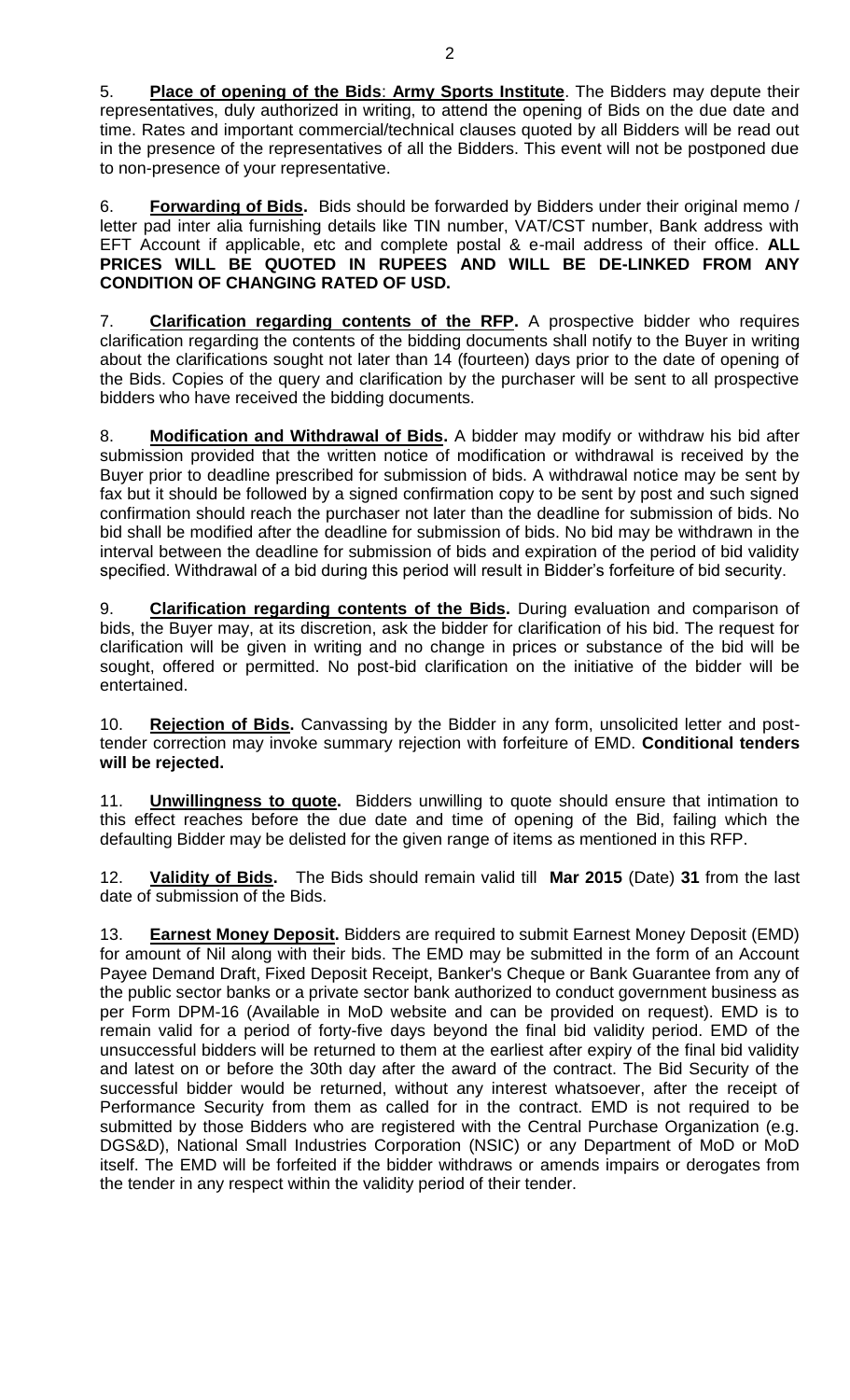## **PART II – ESSENTIAL DETAILS OF ITEMS/SERVICES REQUIRED**

#### 1. **Schedule of Requirements** – List of items / services required is as follows:-

## **NAME/TYPE OF ITEM/SERVICES/DESCRIPTION OF STORES QTY REQUIRED**

### **WEIGHTLIFTING SPECIFIC KIT FOR COMPETITION & TRAINING**

| <b>Ser</b><br>No                                                                                             | <b>Items</b>                                                                                           | Qty            |  |  |
|--------------------------------------------------------------------------------------------------------------|--------------------------------------------------------------------------------------------------------|----------------|--|--|
| (a)                                                                                                          | <b>Knee Caps</b>                                                                                       | 50 Nos         |  |  |
|                                                                                                              | Specification                                                                                          |                |  |  |
|                                                                                                              | Additional neoprene panel surrounds patella, terry-                                                    |                |  |  |
|                                                                                                              | lined vanted neoprene for maximum comfort, Contour<br>fit, Machine washable, Latex-free                |                |  |  |
| (b)                                                                                                          | <b>Wrist Bandage</b>                                                                                   | <b>125 Nos</b> |  |  |
|                                                                                                              |                                                                                                        |                |  |  |
|                                                                                                              | Specification<br>Most common materials are gauze, medical Cotton                                       |                |  |  |
|                                                                                                              | Elastic Crepe, width 6cm x Stretched Length 4M                                                         |                |  |  |
| (c)                                                                                                          | <u>Tight</u>                                                                                           | 80 Nos         |  |  |
|                                                                                                              | Specification                                                                                          |                |  |  |
|                                                                                                              | Body Fit, acrylic quality. Size Half                                                                   |                |  |  |
| (d)                                                                                                          | <b>Round Neck T Shirt</b>                                                                              | <b>150 Nos</b> |  |  |
|                                                                                                              | <b>Specification</b>                                                                                   |                |  |  |
|                                                                                                              | 100% Cotton, Round neck soft.                                                                          |                |  |  |
| (e)                                                                                                          | <b>Supporter</b>                                                                                       | 50 Nos         |  |  |
|                                                                                                              | <b>Specification</b>                                                                                   |                |  |  |
|                                                                                                              | 85% cotton and 15% rubber.                                                                             |                |  |  |
| (f)                                                                                                          | <b>Magnesium Powder, Traps and Plasters</b>                                                            | 50 Kgs         |  |  |
|                                                                                                              | Specification                                                                                          |                |  |  |
|                                                                                                              | Magnesium carbonate is a white solid that occurs in                                                    |                |  |  |
|                                                                                                              | nature as a mineral (MgCO3). More commonly it is<br>referred to as the gym chalk or climbing chalk for |                |  |  |
|                                                                                                              | Drying Sweaty Hands and Stronger Grip,                                                                 |                |  |  |
|                                                                                                              | Taps or plasters may be worn on the fingers or the                                                     |                |  |  |
|                                                                                                              | thumbs.                                                                                                |                |  |  |
| Purchaser retains the right to reduce or increase the quantity of<br>(a)<br><u>Note:</u><br>items up to 25%. |                                                                                                        |                |  |  |
| All vendors are requested to produce the sample of the items on the day of<br>(b)                            |                                                                                                        |                |  |  |
| opening of the biding.                                                                                       |                                                                                                        |                |  |  |

2. **Technical Details.** As per international standards pertaining to weightlifting equipment.

3. **Delivery Period.** Delivery period for supply of items would be 02 months from the effective date of contract. Please note that Contract can be cancelled unilaterally by the Buyer in case items are not received within the contracted delivery period. Extension of contracted delivery period will be at the sole discretion of the Buyer, with applicability of LD clause.

# 4. **INCOTERMS for Delivery and Transportation.** DDP

5. **Consignee details**: – **Army Sports Institute Ghorpuri, Mundwa Road Pune – 411001**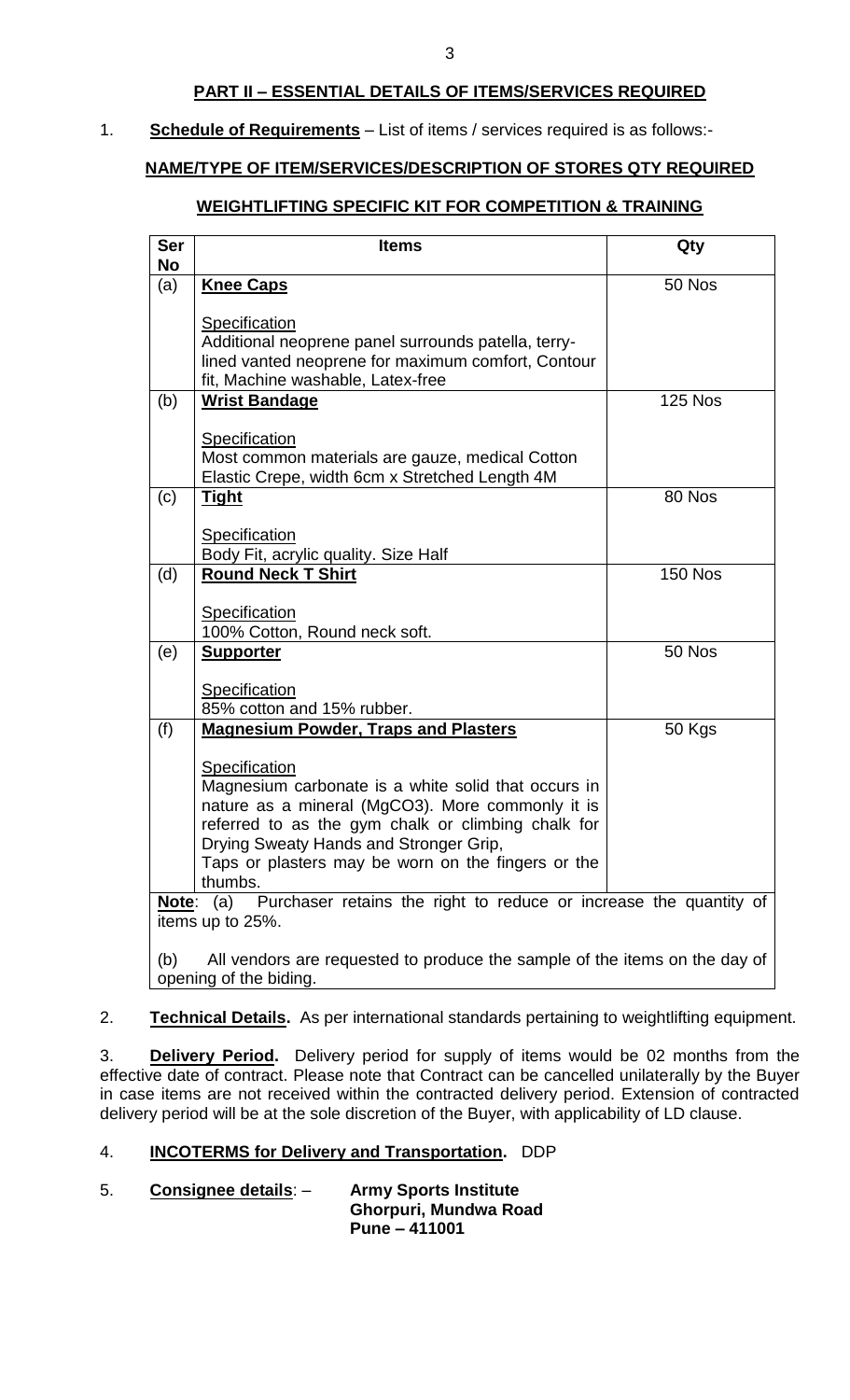## **PART III – STANDARD CONDITIONS OF RFP**

The Bidder is required to give confirmation of their acceptance of the Standard Conditions of the Request for Proposal mentioned below which will automatically be considered as part of the Contract concluded with the successful Bidder (i.e. Seller in the Contract) as selected by the Buyer. Failure to do so may result in rejection of the Bid submitted by the Bidder.

1. **Law.** The Contract shall be considered and made in accordance with the laws of the Republic of India. The contract shall be governed by and interpreted in accordance with the laws of the Republic of India.

2. **Effective Date of the Contract.** The contract shall come into effect on the date of signatures of both the parties on the contract (Effective Date) and shall remain valid until the completion of the obligations of the parties under the contract. The deliveries and supplies and performance of the services shall commence from the effective date of the contract.

3. **Arbitration**: All disputes or differences arising out of or in connection with the Contract shall be settled by bilateral discussions. Any dispute, disagreement or question arising out of or relating to the Contract or relating to construction or performance, which cannot be settled amicably, may be resolved through arbitration. The standard clause of arbitration is as per Forms DPM-7, DPM-8 and DPM-9 (Available in MoD website and can be provided on request).

4. **Penalty for use of Undue influence.** The Seller undertakes that he has not given, offered or promised to give, directly or indirectly, any gift, consideration, reward, commission, fees, brokerage or inducement to any person in service of the Buyer or otherwise in procuring the Contracts or forbearing to do or for having done or forborne to do any act in relation to the obtaining or execution of the present Contract or any other Contract with the Government of India for showing or forbearing to show favour or disfavour to any person in relation to the present Contract or any other Contract with the Government of India. Any breach of the aforesaid undertaking by the Seller or any one employed by him or acting on his behalf (whether with or without the knowledge of the Seller) or the commission of any offers by the Seller or anyone employed by him or acting on his behalf, as defined in Chapter IX of the Indian Penal Code, 1860 or the Prevention of Corruption Act, 1986 or any other Act enacted for the prevention of corruption shall entitle the Buyer to cancel the contract and all or any other contracts with the Seller and recover from the Seller the amount of any loss arising from such cancellation. A decision of the Buyer or his nominee to the effect that a breach of the undertaking had been committed shall be final and binding on the Seller. Giving or offering of any gift, bribe or inducement or any attempt at any such act on behalf of the Seller towards any officer/employee of the Buyer or to any other person in a position to influence any officer/employee of the Buyer for showing any favour in relation to this or any other contract, shall render the Seller to such liability/ penalty as the Buyer may deem proper, including but not limited to termination of the contract, imposition of penal damages, forfeiture of the Bank Guarantee and refund of the amounts paid by the Buyer.

5. **Agents / Agency Commission.** The Seller confirms and declares to the Buyer that the Seller is the original manufacturer of the stores/provider of the services referred to in this Contract and has not engaged any individual or firm, whether Indian or foreign whatsoever, to intercede, facilitate or in any way to recommend to the Government of India or any of its functionaries, whether officially or unofficially, to the award of the contract to the Seller; nor has any amount been paid, promised or intended to be paid to any such individual or firm in respect of any such intercession, facilitation or recommendation. The Seller agrees that if it is established at any time to the satisfaction of the Buyer that the present declaration is in any way incorrect or if at a later stage it is discovered by the Buyer that the Seller has engaged any such individual/firm, and paid or intended to pay any amount, gift, reward, fees, commission or consideration to such person, party, firm or institution, whether before or after the signing of this contract, the Seller will be liable to refund that amount to the Buyer. The Seller will also be debarred from entering into any supply Contract with the Government of India for a minimum period of five years. The Buyer will also have a right to consider cancellation of the Contract either wholly or in part, without any entitlement or compensation to the Seller who shall in such an event be liable to refund all payments made by the Buyer in terms of the Contract along with interest at the rate of 2% per annum above LIBOR rate. The Buyer will also have the right to recover any such amount from any contracts concluded earlier with the Government of India.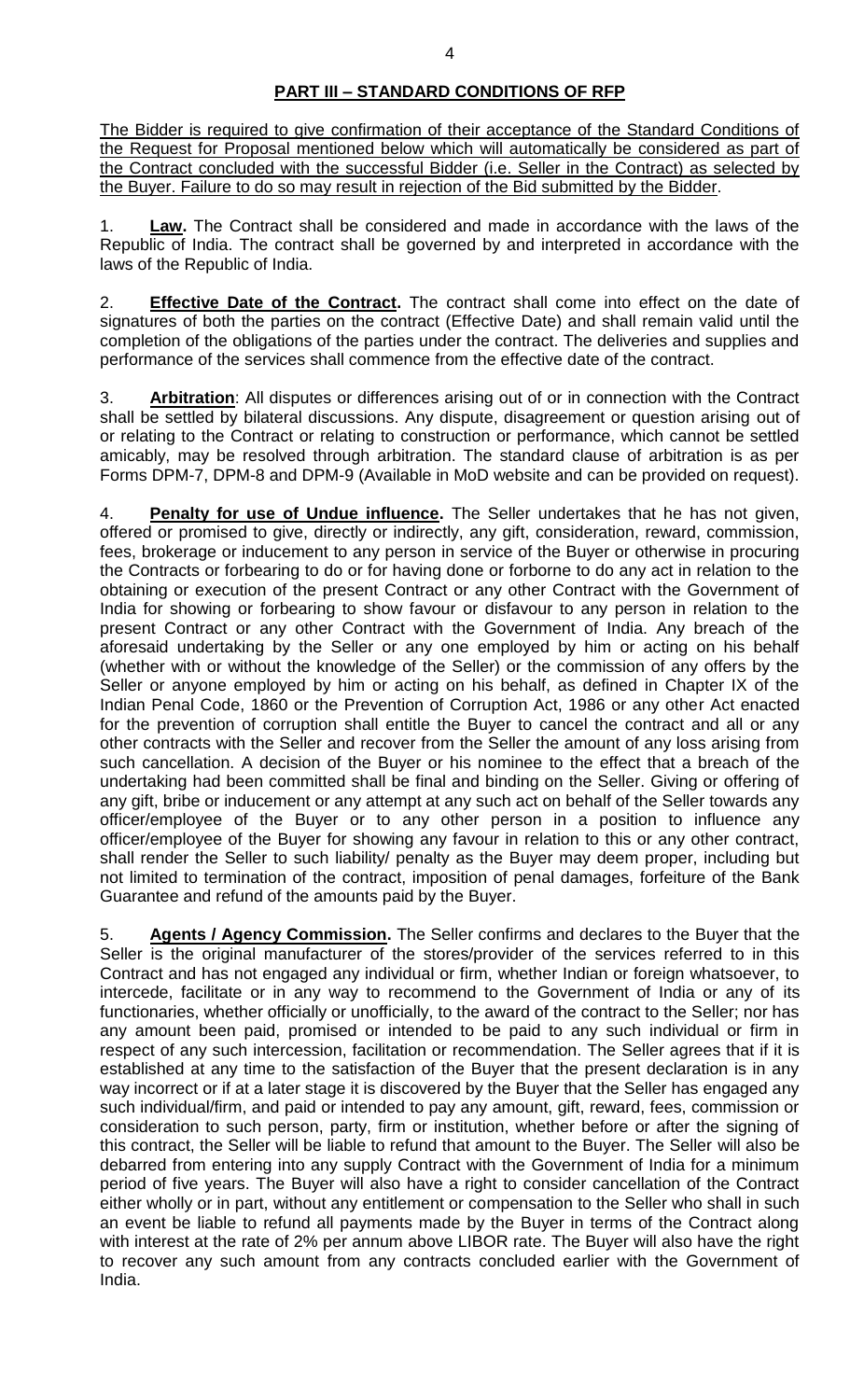6. **Access to Books of Accounts.** In case it is found to the satisfaction of the Buyer that the Seller has engaged an Agent or paid commission or influenced any person to obtain the contract as described in clauses relating to Agents/Agency Commission and penalty for use of undue influence, the Seller, on a specific request of the Buyer, shall provide necessary information/ inspection of the relevant financial documents/information.

7. Non-disclosure of Contract documents: Except with the written consent of the Buyer/ Seller, other party shall not disclose the contract or any provision, specification, plan, design, pattern, sample or information thereof to any third party.

8. **Liquidated Damages.** In the event of the Seller's failure to submit the Bonds, Guarantees and Documents, supply the stores/goods and conduct trials, installation of equipment, training, etc as specified in this contract, the Buyer may, at his discretion, withhold any payment until the completion of the contract. The BUYER may also deduct from the SELLER as agreed, liquidated damages to the sum of 0.5% of the contract price of the delayed/undelivered stores/services mentioned above for every week of delay or part of a week, subject to the maximum value of the Liquidated Damages being not higher than 10% of the value of delayed stores.

9. **Termination of Contract.** The Buyer shall have the right to terminate this Contract in part or in full in any of the following cases:-

(a) The delivery of the material is delayed for causes not attributable to Force Majeure for more than (06 months) after the scheduled date of delivery.

(b) The Seller is declared bankrupt or becomes insolvent.

(c) The delivery of material is delayed due to causes of Force Majeure by more than (06 months) provided Force Majeure clause is included in contract.

(d) The Buyer has noticed that the Seller has utilized the services of anyIndian/Foreign agent in getting this contract and paid any commission to such individual/company etc.

(e) As per decision of the Arbitration Tribunal.

10. **Notices.** Any notice required or permitted by the contract shall be written in the English language and may be delivered personally or may be sent by FAX or registered pre-paid mail/airmail, addressed to the last known address of the party to whom it is sent.

11. **Transfer and Sub-letting.** The Seller has no right to give, bargain, sell, assign or sublet or otherwise dispose of the Contract or any part thereof, as well as to give or to let a third party take benefit or advantage of the present Contract or any part thereof.

12. **Patents and other Industrial Property Rights.** The prices stated in the present Contract shall be deemed to include all amounts payable for the use of patents, copyrights, registered charges, trademarks and payments for any other industrial property rights. The Seller shall indemnify the Buyer against all claims from a third party at any time on account of the infringement of any or all the rights mentioned in the previous paragraphs, whether such claims arise in respect of manufacture or use. The Seller shall be responsible for the completion of the supplies including spares, tools, technical literature and training aggregates irrespective of the fact of infringement of the supplies, irrespective of the fact of infringement of any or all the rights mentioned above.

13. **Amendments.** No provision of present Contract shall be changed or modified in any way (including this provision) either in whole or in part except by an instrument in writing made after the date of this Contract and signed on behalf of both the parties and which expressly states to amend the

### 14. **Taxes and Duties.**

(a) **In respect of Foreign Bidders.** All taxes, duties, levies and charges which are to be paid for the delivery of goods, including advance samples, shall be paid by the parties under the present contract in their respective countries.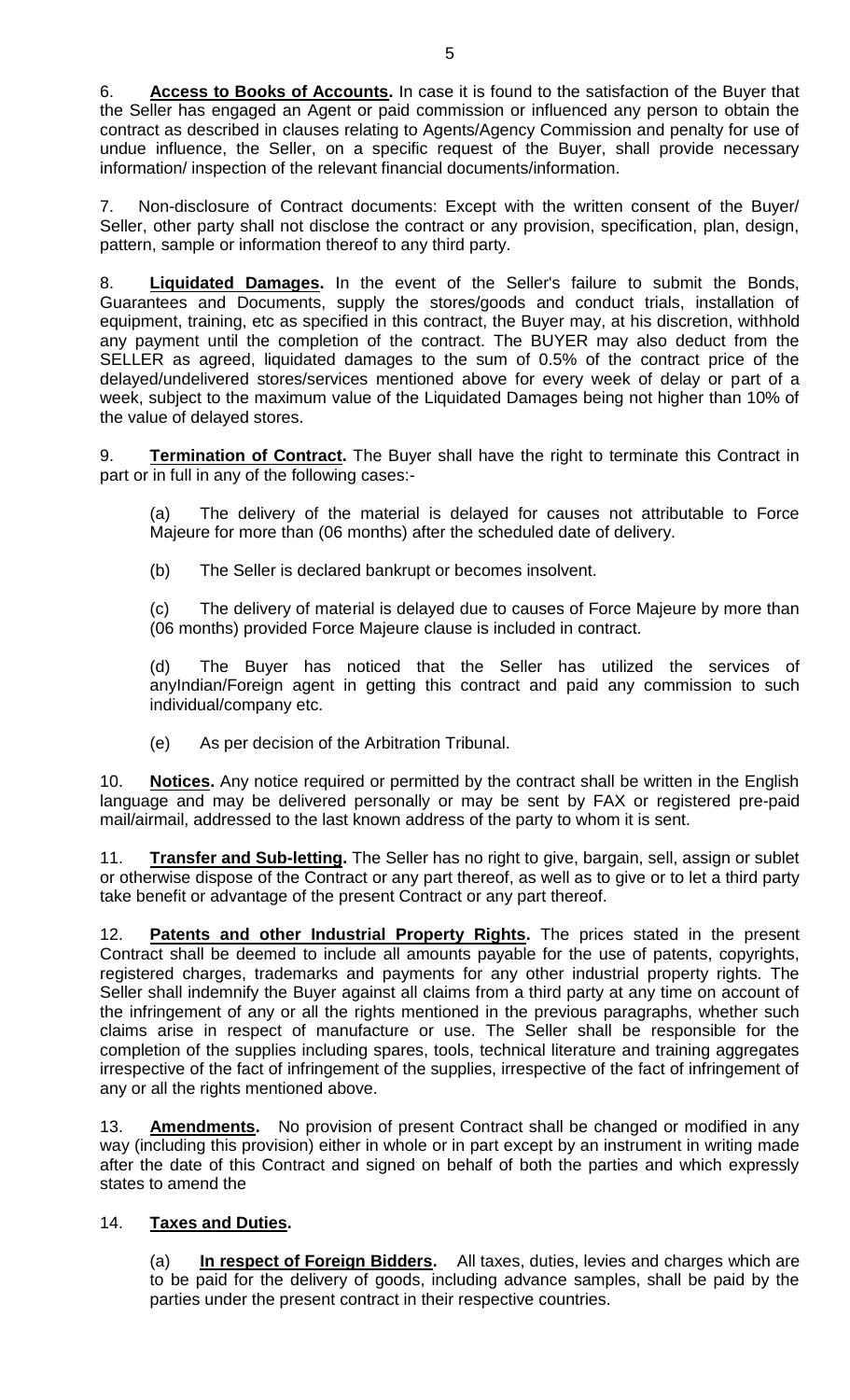#### (b) **In respect of Indigenous bidders.**

#### (i) **General.**

(aa) If Bidder desires to ask for excise duty or Sales Tax / VAT extra, the same must be specifically stated. In the absence of any such stipulation, it will be presumed that the prices include all such charges and no claim for the same will be entertained.

(ab) If reimbursement of any Duty/Tax is intended as extra over the quoted prices, the Bidder must specifically say so. In the absence of any such stipulation it will be presumed that the prices quoted are firm and final and no claim on account of such duty/tax will be entrained after the opening of tenders.

(ac) If a Bidder chooses to quote a price inclusive of any duty/tax and does not confirm inclusive of such duty/tax so included is firm and final, he should clearly indicate the rate of such duty/tax and quantum of such duty/tax included in the price. Failure to do so may result in ignoring of such offers summarily.

(ad) If a Bidder is exempted from payment of any duty/tax upto any value of supplies from them, he should clearly state that no such duty/tax will be charged by him up to the limit of exemption which he may have. If any concession is available in regard to rate/quantum of any Duty/tax, it should be brought out clearly. Stipulations like, the said duty/tax was presently not applicable but the same will be charged if it becomes leviable later on, will not be accepted unless in such cases it is clearly stated by a Bidder that such duty/tax will not be charged by him even if the same becomes applicable later on. In respect of the Bidders, who fail to comply with this requirement, their quoted prices shall be loaded with the quantum of such duty/tax which is normally applicable on the item in question for the purpose of comparing their prices with other Bidders.

(ae) Any change in any duty/tax upward/downward as a result of any statutory variation in excise taking place within contract terms shall be allowed to the extent of actual quantum of such duty/tax paid by the supplier. Similarly, in case of downward revision in any duty/tax, the actual quantum of reduction of such duty/tax shall be reimbursed to the Buyer by the Seller. All such adjustments shall include all reliefs, exemptions, rebates, concession etc. if any obtained by the Seller.

### (ii) **Customs Duty.**

(aa) For imported stores offered against forward delivery, the Bidder shall quote prices thereof exclusive of customs duty. The Bidder shall specify separately the C.I.F. prices and total amount of customs duty payable. They will also indicate correctly the rate of customs duty applicable along with Indian Customs Tariff Number. Customs duty as actually paid will be reimbursed on production of necessary documents i.e. (i) Triplicate copy of the bill of entry; (ii) copy of bill of lading; (iii) a copy of foreign principal's invoice. However, if the Bidder imports the stores in question against his own commercial quota Import Licences, he will also be required to submit in addition the triplicate copy of bills of entry etc. a certificate from his Internal Auditor on the bill itself, to the effect that the following items/quantity in the bill of entry related to the stores imported against Defence Buyer contract number …………… ……………….. Dated…………..

(ab) Subsequent to the reimbursement of customs duty, the Bidder will submit to the concerned Payment Authority a certificate to the effect that he has not obtained any refund of customs duty subsequent to the payment of duty to the Customs authority by him. In addition, he shall also submit to the Paying Authority concerned a certificate immediately after a period of three months from the date of payment of the duty to customs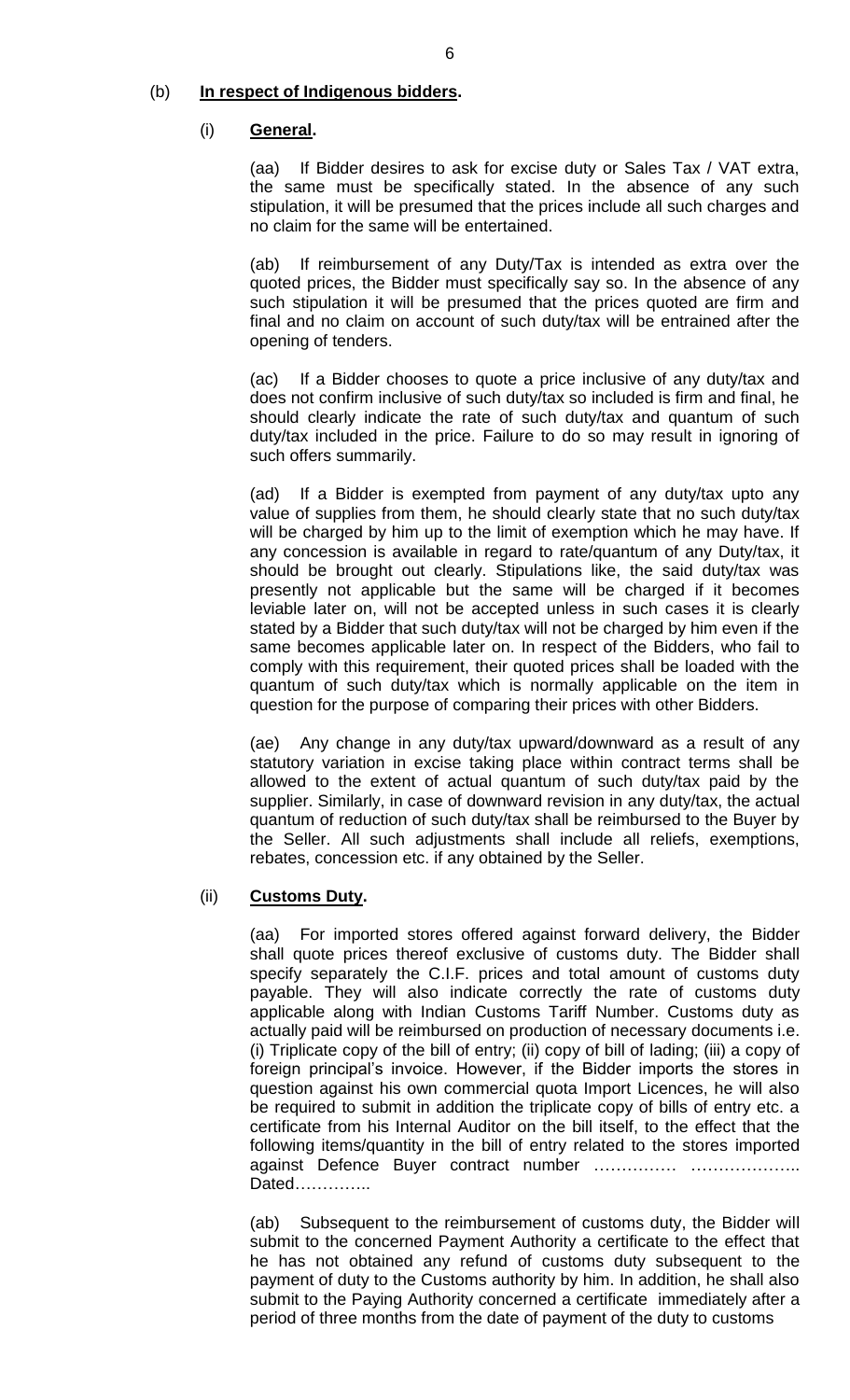authorities to the effect that he has not applied for refund of the customs duty subsequent to the payment of duty to the customs authorities by him.

(ac) In case the Bidder obtains any refund of customs duty, subsequently to the payment of the same by him to the customs authorities and reimbursement of the customs duty to him by the Payment Authority, he should forthwith furnish the details of the refund obtained and afford full credit of the same to the Buyer.

#### (iii) **Excise Duty.**

(aa) Where the excise duty is payable on advalorem basis, the Bidder should submit along with the tender, the relevant form and the Manufacturer's price list showing the actual assessable value of the stores as approved by the Excise authorities.

(ab) Bidders should note that in case any refund of excise duty is granted to them by Excise authorities in respect of Stores supplied under the contract, they will pass on the credit to the Buyer immediately along with a certificate that the credit so passed on relates to the Excise Duty, originally paid for the stores supplied under the contract. In case of their failure to do so, within 10 days of the issue of the excise duty refund orders to them by the Excise Authorities the Buyer would be empowered to deduct a sum equivalent to the amount refunded by the Excise Authorities without any further reference to them from any of their outstanding bills against the contract or any other pending Government Contract and that no disputes on this account would be raised by them.

(ac) The Seller is also required to furnish to the Paying Authority the following certificates:-

(aaa) Certificate with each bill to the effect that no refund has been obtained in respect of the reimbursement of excise duty made to the Seller during three months immediately preceding the date of the claim covered by the relevant bill.

(aab) Certificate as to whether refunds have been obtained or applied for by them or not in the preceding financial year after the annual Audit of their accounts also indicating details of such refunds/applications, if any.

(aac) A certificate along with the final payment bills of the Seller to the effect whether or not they have any pending appeal/protest for refund or partial refund of excise duties already reimbursed to the Seller by the Government pending with the Excise authorities and if so, the nature, the amount involved, and the position of such appeals.

(aad) An undertaking to the effect that in case it is detected by the Government that any refund from Excise Authority was obtained by the Seller after obtaining reimbursement from the Paying Authority, and if the same is not immediately refunded by the Seller to the Paying Authority giving details and particulars of the transactions, Paying Authority will have full authority to recover such amounts from the Seller's outstanding bills against that particular contract or any other pending Government contracts and that no dispute on this account would be raised by the Seller.

(ad) Unless otherwise specifically agreed to in terms of the contract, the Buyer shall not be liable for any claim on account of fresh imposition and/or increase of Excise Duty on raw materials and/or componentsused directly in the manufacture of the contracted stores taking place during the pendency of the contract.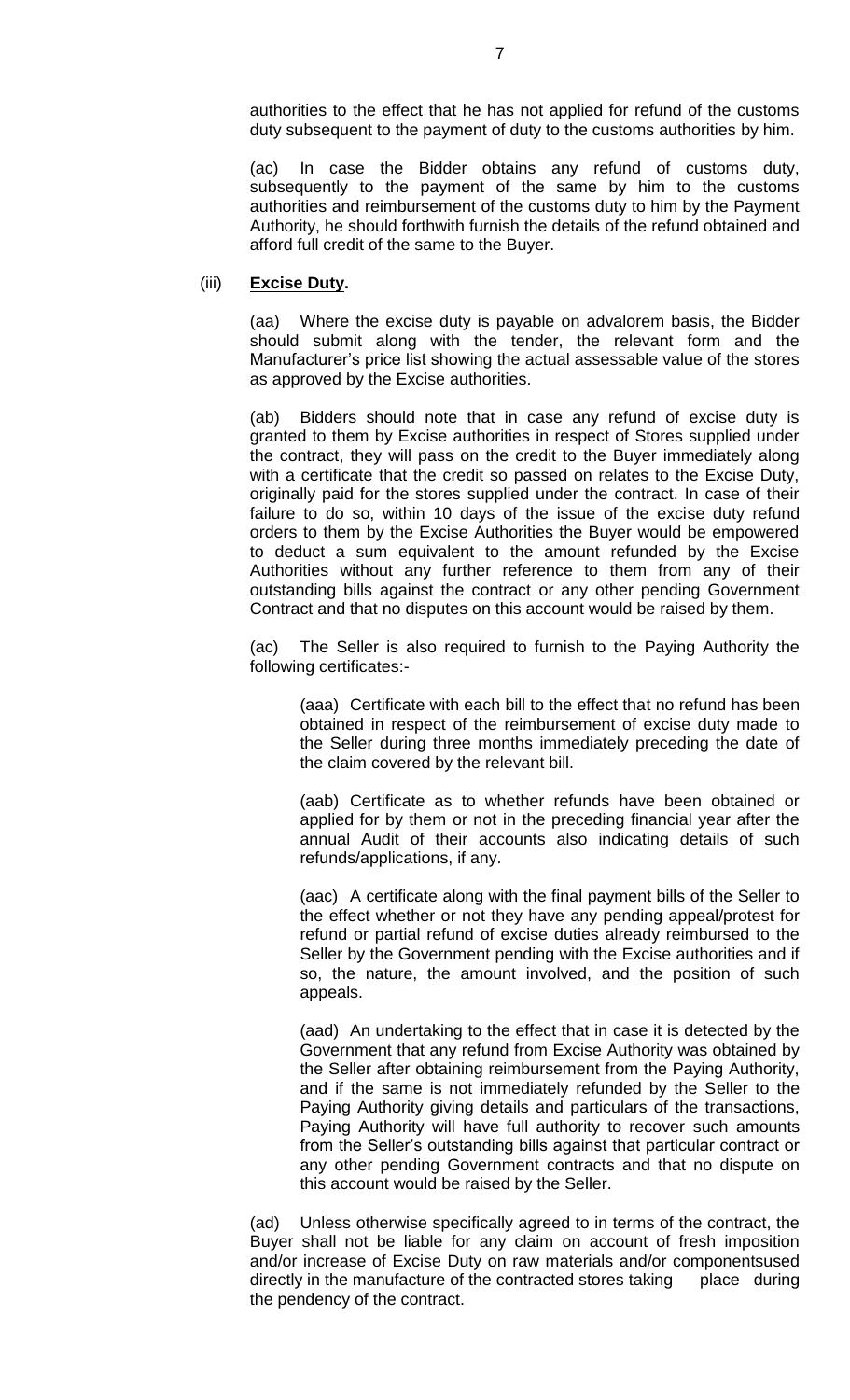## (iv) **Sales Tax / VAT.**

(aa) If it is desired by the Bidder to ask for Sales tax / VAT to be paid as extra, the same must be specifically stated. In the absence of any such stipulation in the bid, it will be presumed that the prices quoted by the Bidder are inclusive of sales tax and no liability of sales tax will be developed upon the Buyer.

(ab) On the Bids quoting sales tax extra, the rate and the nature of Sales Tax applicable at the time of supply should be shown separately. Sales tax will be paid to the Seller at the rate at which it is liable to be assessed or has actually been assessed provided the transaction of sale is legally liable to sales tax and the same is payable as per the terms of the contract.

## (v) **Octroi Duty & Local Taxes.**

(aa) Normally, materials to be supplied to Government Departments against Government Contracts are exempted from levy of town duty, Octroi Duty, Terminal Tax and other levies of local bodies. The local Town/Municipal Body regulations at times, however, provide for such Exemption only on production of such exemption certificate from any authorised officer. Seller should ensure that stores ordered against contracts placed by this office are exempted from levy of Town Duty/Octroi Duty, Terminal Tax or other local taxes and duties. Wherever required, they should obtain the exemption certificate from the Buyer, to avoid payment of such local taxes or duties.

(ab) In case where the Municipality or other local body insists upon payment of these duties or taxes the same should be paid by the Seller to avoid delay in supplies and possible demurrage charges. The receipt obtained for such payment should be forwarded to the Buyer without delay together with a copy of the relevant act or by- laws/notifications of the Municipality of the local body concerned to enable him to take up the question of refund with the concerned bodies if admissible under the said acts or rules.

15. **Pre-Integrity Pact Clause.** An "Integrity Pact" would be signed between the Ministry of Defence/Buyer and the Bidder for purchases exceeding Rs.100 crores. This is a binding agreement between the Buyer and Bidders for specific contracts in which the Buyer promises that it will not accept bribes during the procurement process and Bidders promise that they will not offer bribes. Under this Pact, the Bidders for specific services or contracts agree with the Buyer to carry out the procurement in a specified manner. The Format of Pre-Integrity Clause will be as per Form DPM-10 (Available in MoD website, and can be provided on request). The essential elements of the Pact are as follows:-

(a) A pact (contract) between the Government of India (Ministry of Defence) (the authority or the "principal") and those companies submitting a tender for this specific activity (the "Bidder");

(b) An undertaking by the Principal that its officials will not demand or accept any bribes, gifts etc., with appropriate disciplinary or criminal sanctions in case of violation;

(c) A statement by each Bidder that it has not paid, and will not pay, any bribes;

(d) An undertaking by each Bidder to disclose all payments made in connection with the Contract in question to anybody (including agents and other middlemen as well as family members, etc., of officials); the disclosure would be made either at the time of submission of Bids or upon demand of the Principal, especially when a suspicion of a violation by that Bidder emerges;

(e) The explicit acceptance by each Bidder that the no-bribery commitment and the disclosure obligation as well as the attendant sanctions remain in force for the winning Bidder until the contract has been fully executed.

(f) Undertaking on behalf of a Bidding company will be made "in the name and on behalf of the company's Chief Executive Officer".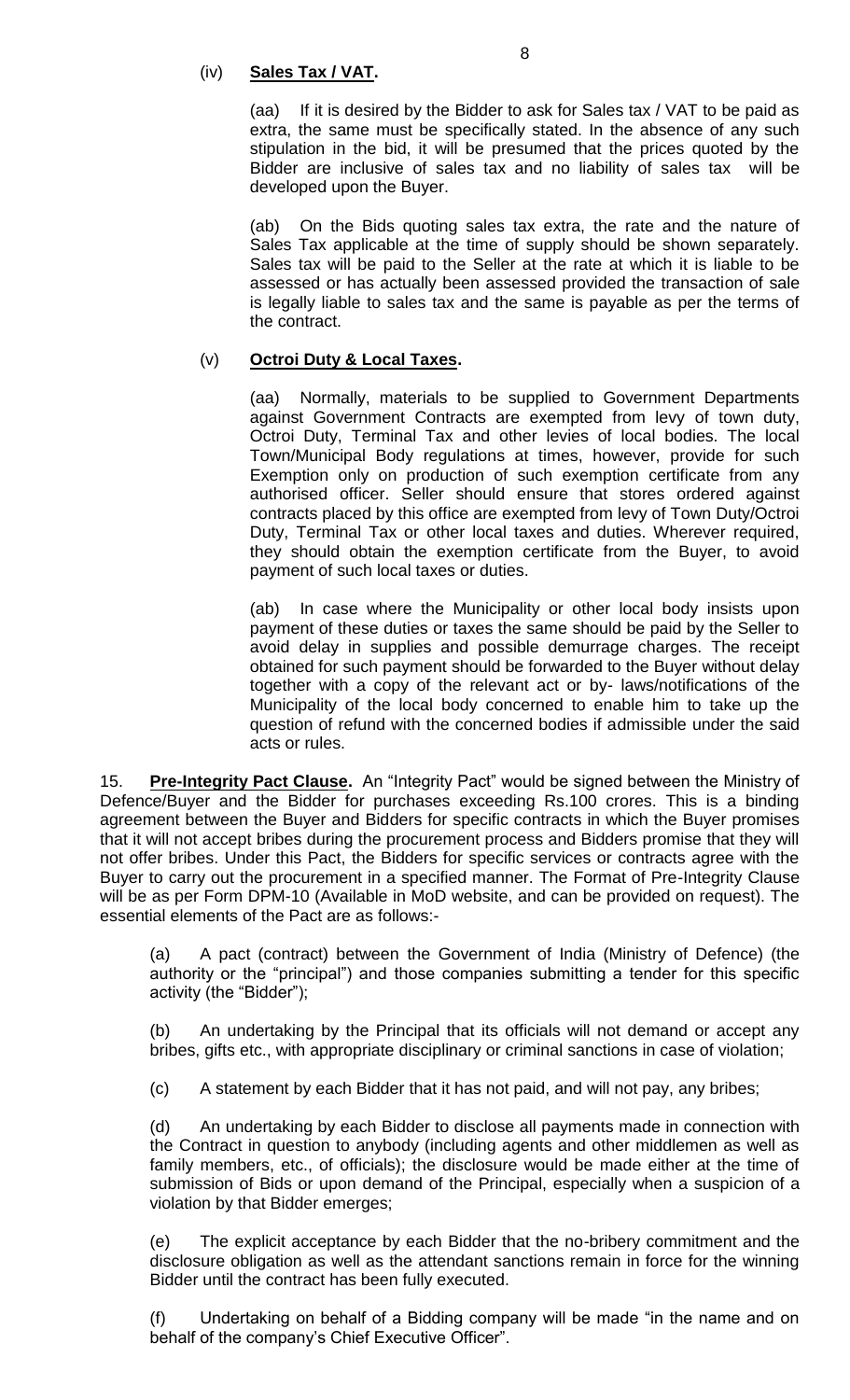(g) The following set of sanctions shall be enforced for any violation by a Bidder of its commitments or undertakings:-

- (i) Denial or loss of contracts;
- (ii) Forfeiture of the Bid security and performance bond;
- (iii) Liability for damages to the principal and the competing Bidders;

 (iv) Debarment of the violator by the Principal for an appropriate period of time.

(h) Bidders are also advised to have a company code of conduct (clearly rejecting the use of bribes and other unethical behaviour and compliance program for the implementation of the code of conduct throughout the company.

### **PART IV – SPECIAL CONDITIONS OF RFP**

The Bidder is required to give confirmation of their acceptance of Special Conditions of the RFP mentioned below which will automatically be considered as part of the Contract concluded with the successful Bidder (i.e. Seller in the Contract) as selected by the Buyer. Failure to do so may result in rejection of Bid submitted by the Bidder.

#### 1. **Performance Guarantee.**

(a) **Indigenous cases.** The Bidder will be required to furnish a Performance Guarantee by way of Bank Guarantee through a public sector bank or a private sector bank authorized to conduct government business (ICICI Bank Ltd., Axis Bank Ltd or HDFC Bank Ltd.) for a sum equal to 10% of the contract value within 30 days of receipt of the confirmed order. Performance Bank Guarantee should be valid up to 60 days beyond the date of warranty. The specimen of PBG is given in Form DPM-15 (Available in MoD website and can be provided on request).

2. **Option Clause.** The contract will have an Option Clause, wherein the Buyer can exercise an option to procure an additional 50% of the original contracted quantity in accordance with the same terms & conditions of the present contract. This will be applicable within the currency of contract. The Bidder is to confirm the acceptance of the same for inclusion in the contract. It will be entirely the discretion of the Buyer to exercise this option or not.

3. Repeat Order Clause – The contract will have a Repeat Order Clause, wherein the Buyer can order upto 50% quantity of the items under the present contract within six months from the date of supply/successful completion of this contract, the cost, terms & conditions remaining the same. The Bidder is to confirm acceptance of this clause. It will be entirely the discretion of the Buyer to place the Repeat order or not.

4. Tolerance Clause – To take care of any change in the requirement during the period starting from issue of RFP till placement of the contract, Buyer reserves the right to **\_\_\_%**  plus/minus increase or decrease the quantity of the required goods upto that limit without any change in the terms & conditions and prices quoted by the Seller. While awarding the contract, the quantity ordered can be increased or decreased by the Buyer within this tolerance limit.

5. Payment Terms for Indigenous Sellers -It will be mandatory for the Bidders to indicate their bank account numbers and other relevant e-payment details so that payments could be made through ECS/EFT mechanism instead of payment through cheques, wherever feasible. A copy of the model mandate form prescribed by RBI to be submitted by Bidders for receiving payments through ECS is at Form DPM-11 (Available in MoD website and can be given on request). The payment will be made as per the following terms, on production of the requisite documents:

(a) 100% payment on delivery and acceptance by the user.

OR

(b) Quarterly payments on submission of User clearance certificate in respect of AMC contracts.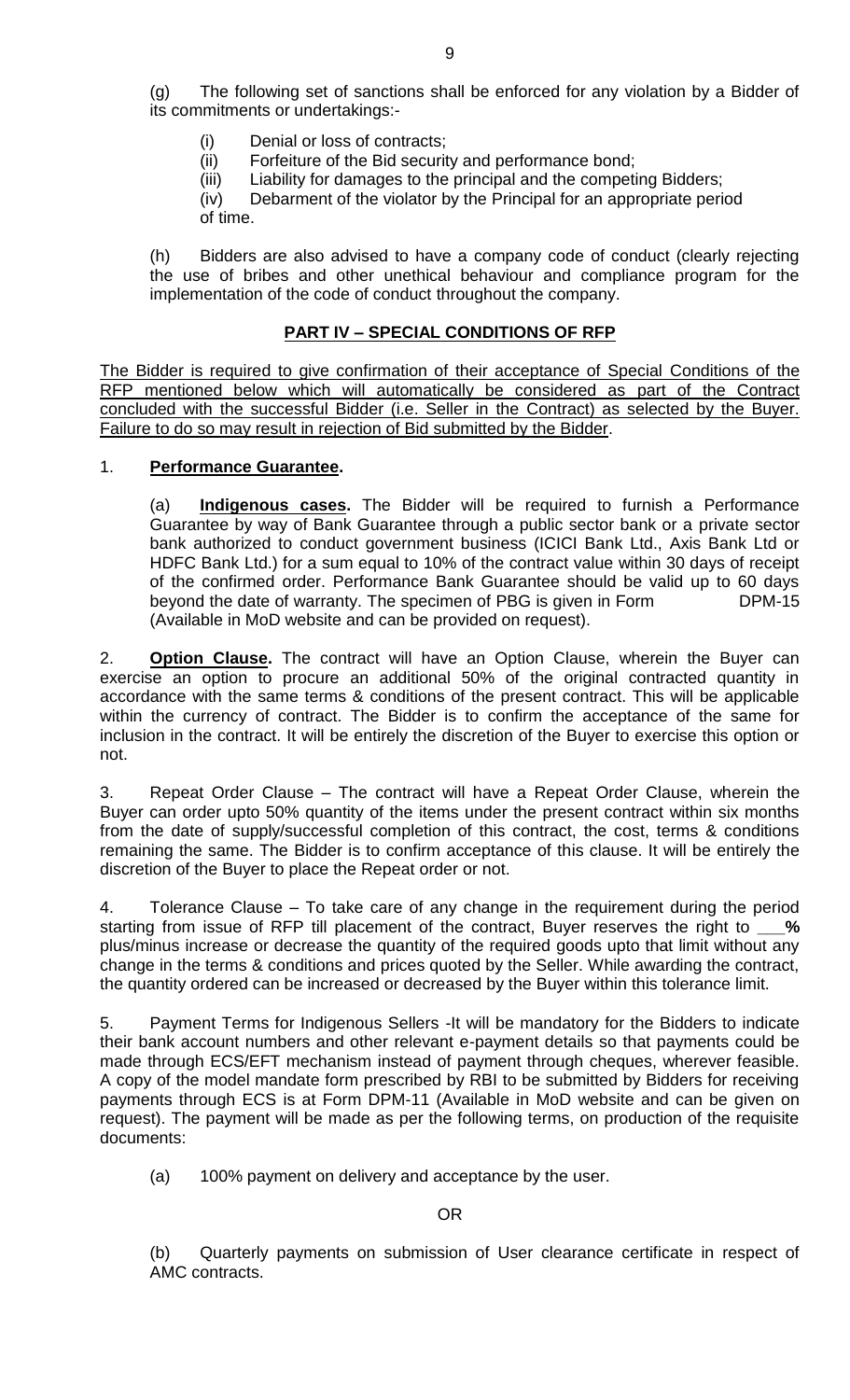6. **Advance Payments.** No advance payment(s) will be made.

### 7. **Paying Authority.**

(a) **Indigenous Sellers.** (Name and address, contact details). The payment of bills will be made on submission of the following documents by the Seller to the Paying Authority along with the bill :-

- (i) Ink-signed copy of contingent bill / Seller's bill.
- (ii) Ink-signed copy of Commercial invoice / Seller's bill.

(iii) Copy of Supply Order/Contract with U.O. number and date of IFA's concurrence, where required under delegation of powers.

- (iv) CRVs in duplicate.
- (v) Inspection note.

(vi) Claim for statutory and other levies to be supported with requisite documents / proof of payment such as Excise duty challan, Customs duty clearance certificate, Octroi receipt, proof of payment for EPF/ESIC contribution with nominal roll of beneficiaries, etc as applicable.

- (vii) Exemption certificate for Excise duty / Customs duty, if applicable.
- (viii) Bank guarantee for advance, if any.
- (ix) Guarantee / Warranty certificate.
- (x) Performance Bank guarantee / Indemnity bond where applicable.

(xi) DP extension letter with CFA's sanction, U.O. number and date of IFA's concurrence, where required under delegation of powers, indicating whether extension is with or without LD.

(xii) Details for electronic payment viz Account holder's name, Bank name, Branch name and address, Account type, Account number, IFSC code, MICR code (if these details are not incorporated in supply order/contract).

(xiii) Any other document / certificate that may be provided for in the Supply Order / Contract.

- (xiv) User Acceptance.
- (xv) Xerox copy of PBG.

(Note – From the above list, the documents that may be required depending upon the peculiarities of the procurement being undertaken, may be included in RFP)

8. Fall clause -The following Fall clause will form part of the contract placed on successful Bidder : -

(a) The price charged for the stores supplied under the contract by the Seller shall in no event exceed the lowest prices at which the Seller sells the stores or offer to sell stores of identical description to any persons/Organisation including the purchaser or any department of the Central government or any Department of state government or any statutory undertaking the central or state government as the case may be during the period till performance of all supply Orders placed during the currency of the rate contract is completed.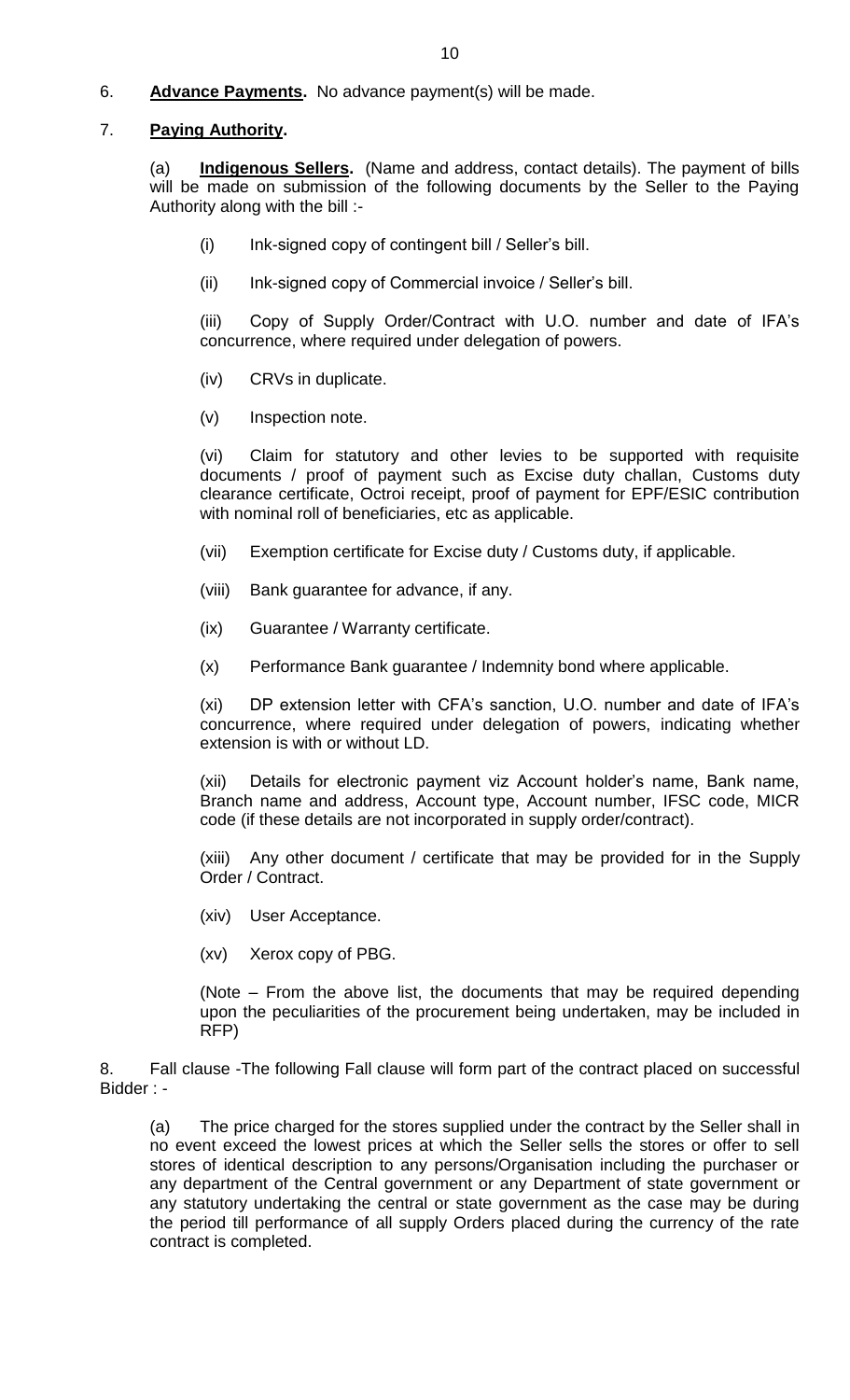(b) If at any time, during the said period the Seller reduces the sale price, sells or offer to sell such stores to any person/organisation including the Buyer or any Deptt, of central Govt. or any Department of the State Government or any Statutory undertaking of the Central or state Government as the case may be at a price lower than the price chargeable under the contract, the shall forthwith notify such reduction or sale or offer of sale to the Director general of Supplies & Disposals and the price payable under the contract for the stores of such reduction of sale or offer of the sale shall stand correspondingly reduced. The above stipulation will, however, not apply to :--

(i) Exports by the Seller.

(ii) Sale of goods as original equipment at price lower than lower than the prices charged for normal replacement.

(iii) Sale of goods such as drugs which have expiry dates.

(iv) Sale of goods at lower price on or after the date of completion of sale/placement of the order of goods by the authority concerned under the existing or previous Rate Contracts as also under any previous contracts entered into with the Central or State Govt. Depts, including their undertakings excluding joint sector companies and/or private parties and bodies.

(c) The Seller shall furnish the following certificate to the Paying Authority along with each bill for payment for supplies made against the Rate contract – "We certify that there has been no reduction in sale price of the stores of description identical to the stores supplied to the Government under the contract herein and such stores have not been offered/sold by me/us to any person/organisation including the purchaser or any department of Central Government or any Department of a state Government or any Statutory Undertaking of the Central or state Government as the case may be upto the date of bill/the date of completion of supplies against all supply orders placed during the currency of the Rate Contract at price lower than the price charged to the government under the contract except for quantity of stores categories under sub-clauses (a),(b) and (c) of sub-para (ii) above details of which are given below -........".

### 9. **Risk & Expense clause.**

(i) Should the stores or any installment thereof not be delivered within the time or times specified in the contract documents, or if defective delivery is made in respect of the stores or any installment thereof, the Buyer shall after granting the Seller 45 days to cure the breach, be at liberty, without prejudice to the right to recover liquidated damages as a remedy for breach of contract, to declare the contract as cancelled either wholly or to the of such default.

(ii) Should the stores or any installment thereof not perform in accordance with the specifications / parameters provided by the SELLER during the check proof tests to be done in the BUYER's country, the BUYER shall be at liberty, without prejudice to any other remedies for breach of contract, to cancel the contract wholly or to the extent of such default.

(iii) In case of a material breach that was not remedied within 45 days, the BUYER shall, having given the right of first refusal to the SELLER be at liberty to purchase, manufacture, or procure from any other source as he thinks fit, other stores of the same or similar description to make good :-

(aa) Such default.

(ab) In the event of the contract being wholly determined the balance of the stores remaining to be delivered thereunder.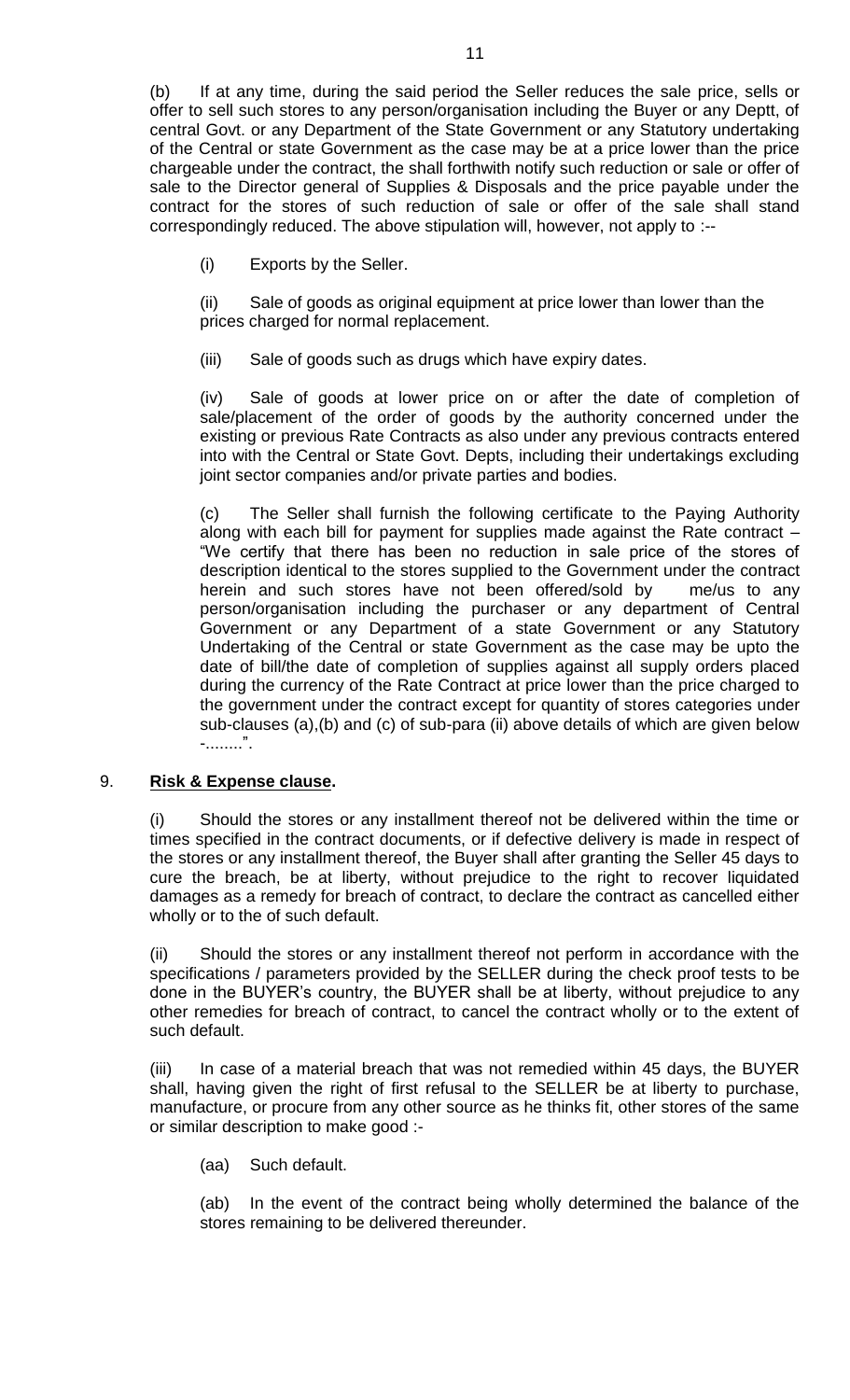(iv) Any excess of the purchase price, cost of manufacturer, or value of any stores procured from any other supplier as the case may be, over the contract price appropriate to such default or balance shall be recoverable from the SELLER. Such recoveries shall not exceed 10 % of the value of the contract."

#### 10. **Force Majeure clause.**

(a) Neither party shall bear responsibility for the complete or partial nonperformance of any of its obligations (except for failure to pay any sum which has become due on account of receipt of goods under the provisions of the present contract), if the nonperformance results from such Force Majeure circumstances as Flood, Fire, Earth Quake and other acts of God as well as War, Military operation, blockade, Acts or Actions of State Authorities or any other circumstances beyond the parties control that have arisen after the conclusion of the present contract.

(b) In such circumstances the time stipulated for the performance of an obligation under the present contract is extended correspondingly for the period of time of action of these circumstances and their consequences.

(c) The party for which it becomes impossible to meet obligations under this contract due to Force Majeure conditions, is to notify in written form the other party of the beginning and cessation of the above circumstances immediately, but in any case not later than 10 (Ten) days from the moment of their beginning.

(d) Certificate of a Chamber of Commerce (Commerce and Industry) or other competent authority or organization of the respective country shall be a sufficient proof of commencement and cessation of the above circumstances.

(e) If the impossibility of complete or partial performance of an obligation lasts for more than 6 (six) months, either party hereto reserves the right to terminate the contract totally or partially upon giving prior written notice of 30 (thirty) days to the other party of the intention to terminate without any liability other than reimbursement on the terms provided in the agreement for the goods received.

11. Specification: The following Specification clause will form part of the contract placed on successful Bidder - The Seller guarantees to meet the specifications as per Part-II of RFP and to incorporate the modifications to the existing design configuration to meet the specific requirement of the Buyer Services as per modifications/requirements recommended after the Maintenance Evaluation Trials. All technical literature and drawings shall be amended as the modifications by the Seller before supply to the Buyer. The Seller, in consultation with the Buyer, may carry out technical upgradation/alterations in the design, drawings and specifications due to change in manufacturing procedures, indigenisation or obsolescence. This will, however, not in any way, adversely affect the end specifications of the equipment. Changes in technical details, drawings repair and maintenance techniques alongwith necessary tools as a result of upgradation/alterations will be provided to the Buyer free of cost within (45) days of affecting such upgradation/alterations.

12. OEM Certificate: In case the Bidder is not the OEM, the agreement certificate with the OEM for sourcing the spares shall be mandatory. However, where OEMs do not exist, minor aggregates and spares can be sourced from authorized vendors subject to quality certification.

13. Earliest Acceptable Year of Manufacture: \_\_\_\_\_\_\_\_\_\_ Quality / Life certificate will need to be enclosed with the Bill.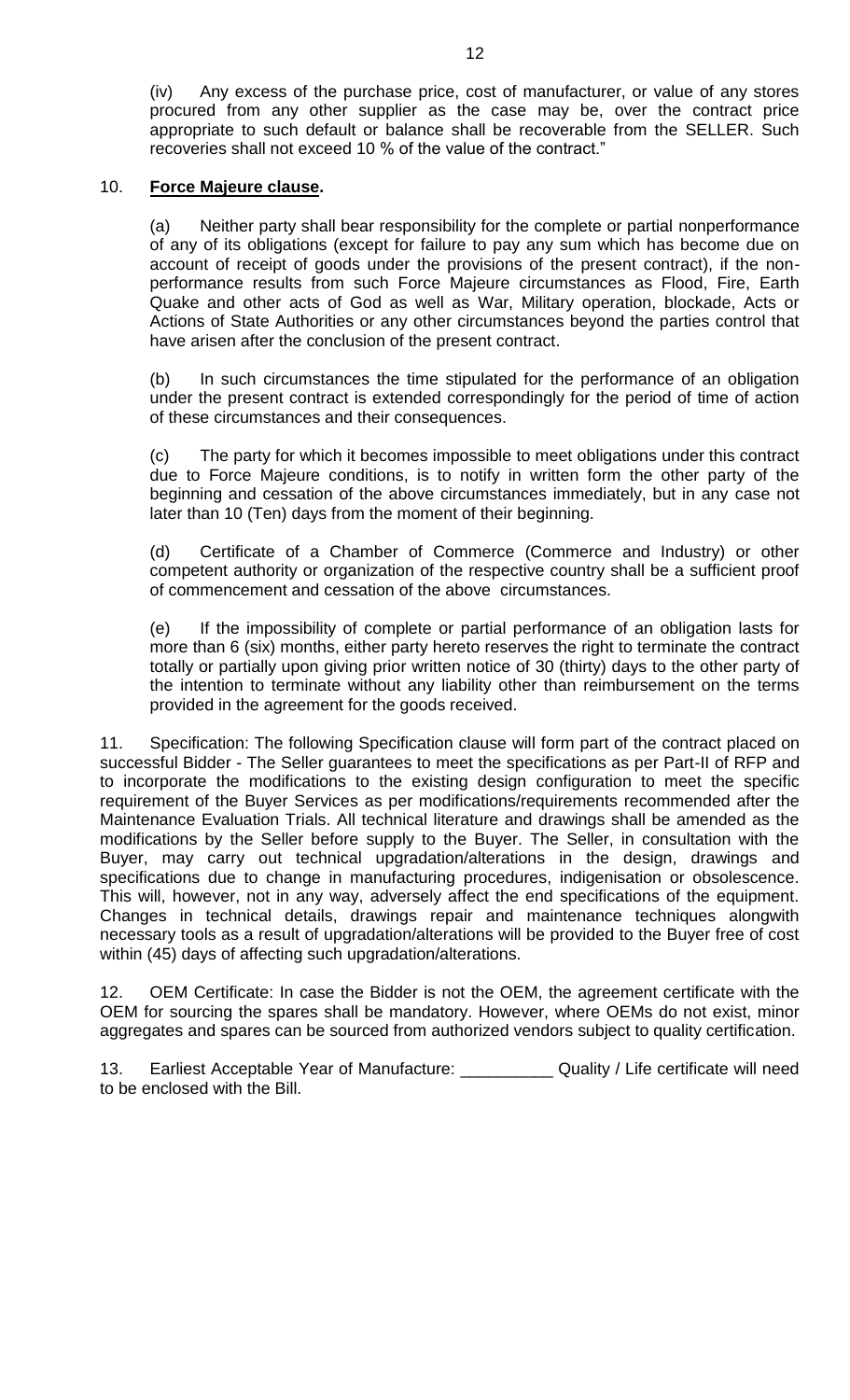14. **Quality.** The quality of the stores delivered according to the present Contract shall correspond to the technical conditions and standards valid for the deliveries of the same stores for in Seller's country or specifications enumerated as per RFP and shall also include therein modification to the stores suggested by the Buyer. Such modifications will be mutually agreed to. The Seller confirms that the stores to be supplied under this Contract

shall be new i.e. not manufactured before (Year of Contract), and shall incorporate all the latest improvements and modifications thereto and spares of improved and modified equipment are backward integrated and interchangeable with same equipment supplied by the Seller in the past if any. The Seller shall supply an interchangeability certificate along with the changed part numbers wherein it should be mentioned that item would provide as much life as the original item.

15. **Inspection Authority.** The Inspection will be carried out by \_\_\_\_\_\_\_. The mode of Inspection will be Departmental Inspection / User Inspection / Joint Inspection / Selfcertification.

16. **Claims.** The following Claims clause will form part of the contract placed on successful Bidder:–

(a) The claims may be presented either: (a) on quantity of the stores, where the quantity does not correspond to the quantity shown in the Packing List/Insufficiency in packing, or (b) on quality of the stores, where quality does not correspond to the quality mentioned in the contract.

(b) The quantity claims for deficiency of quantity shall be presented within 45 days of completion of Inspection and acceptance of goods. The quantity claim shall be submitted to the Seller as per Form DPM-22 (Available in MoD website and can be given on request).

(c) The quality claims for defects or deficiencies in quality noticed during the inspection shall be presented within 45 days of completion of inspection and acceptance of goods. Quality claims shall be presented for defects or deficiencies in quality noticed during warranty period earliest but not later than 45 days after expiry of the guarantee period. The quality claims shall be submitted to the Seller as per Form DPM-23 (Available in MoD website and can be given on request).

(d) The description and quantity of the stores are to be furnished to the Selleralong with concrete reasons for making the claims. Copies of all the justifying documents shall be enclosed to the presented claim. The Seller will settle the claims within 45 days from the date of the receipt of the claim at the Seller's office, subject to acceptance of the claim by the Seller. In case no response is received during this period the claim will be deemed to have been accepted.

(e) The Seller shall collect the defective or rejected goods from the location nominated by the Buyer and deliver the repaired or replaced goods at the same location under Seller's arrangement.

(f) Claims may also be settled by reduction of cost of goods under claim from bonds submitted by the Seller or payment of claim amount by Seller through demand draft drawn on an Indian Bank, in favour of Principal Controller/Controller of Defence Accounts concerned.

(g) The quality claims will be raised solely by the Buyer and without any certification/countersignature by the Seller's representative stationed in India.

### 17. **Warranty.**

(a) The following Warranty will form part of the contract placed on the successful Bidder –

(i) Except as otherwise provided in the invitation tender, the Seller hereby declares that the goods, stores articles sold/supplied to the Buyer under this contract shall be of the best quality and workmanship and new in all respects and shall be strictly in accordance with the specification and particulars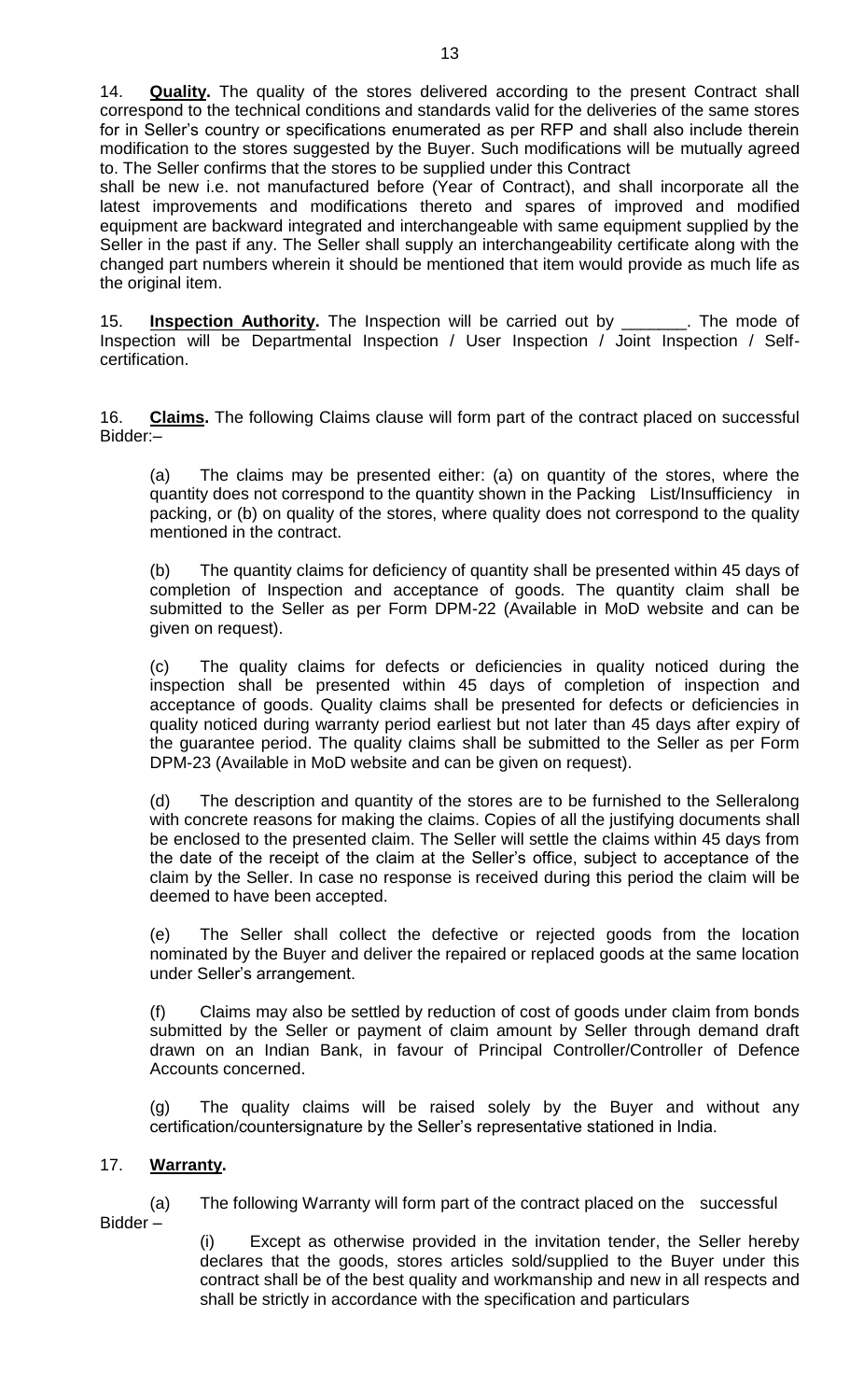contained/mentioned in contract. The Seller hereby guarantees that the said goods / stores / articles would continue to conform to the description and quality aforesaid for a period of 12 months from the date of delivery of the said goods stores/articles to the Buyer or 15 months from the date of shipment/despatch from the Seller's works whichever is earlier and that notwithstanding the fact that the Buyer may have inspected and/or approved the said goods/stores/articles, if during the aforesaid period of 12/15 months the said goods/stores/articles be discovered not to conform to the description and quality aforesaid not giving satisfactory performance or have deteriorated, and the decision of the Buyer in that behalf shall be final and binding on the Seller and the Buyer shall be entitled to call upon the Seller to rectify the goods/stores/articles or such portion thereof as is found to be defective by the Buyer within a reasonable period, or such specified period as may be allowed by the Buyer in his discretion on application made thereof by the Seller, and in such an event, the above period shall apply to the goods/stores/articles rectified from the date of rectification mentioned in warranty thereof, otherwise the Seller shall pay to the Buyer such compensation as may arise by reason of the breach of the warranty therein contained.

(ii) Guarantee that they will supply spare parts, if and when required on agreed basis for an agreed price. The agreed basis could be and including but without any limitation an agreed discount on the published catalogue or an agreed percentage of profit on the landed cost.

(iii) Warranty to the effect that before going out of production for the spare parts they will give adequate advance notice to the Buyer of the equipment so that the latter may undertake the balance of the lifetime requirements.

(iv) Warranty to the affect that they will make available the blue prints of drawings of the spares if and when required in connection with the main equipment.

18. Annual Maintenance Contract (AMC) Clause - The following AMC clause will form part of the contract placed on successful Bidder -

(a) The Seller would provide comprehensive AMC for a period of \_\_\_ years. The AMC services should cover the repair and maintenance of all the equipment and systems purchased under the present Contract. The Buyer Furnished Equipment which is not covered under the purview of the AMC should be separately listed by the Seller. The AMC services would be provided in two distinct ways:-

Preventive Maintenance Service: The Seller will provide a minimum of four Preventive Maintenance Service visits during a year to the operating base to carry out functional check ups and minor adjustments/ tuning as may be required.

(ii) Breakdown maintenance Service: In case of any breakdown of the equipment/system, on receiving a call from the Buyer, the Seller is to provide maintenance service to make the equipment/system serviceable.

(b) Response time: The response time of the Seller should not exceed hours from the time the breakdown intimation is provided by the Buyer.

(c) Serviceability of \_\_\_% per year is to be ensured. This amounts to total maximum downtime of \_\_\_days per year. Also unserviceability should not exceed \_\_ days at one time. Required spares to attain this serviceability may be stored at site by the Seller at his own cost. Total down time would be calculated at the end of the year. If downtime exceeds permitted downtime, LD would be applicable for the delayed period.

(d) Maximum repair turnaround time for equipment/system would be \_\_\_\_\_ days. However, the spares should be maintained in a serviceable condition to avoid complete breakdown of the equipment/system.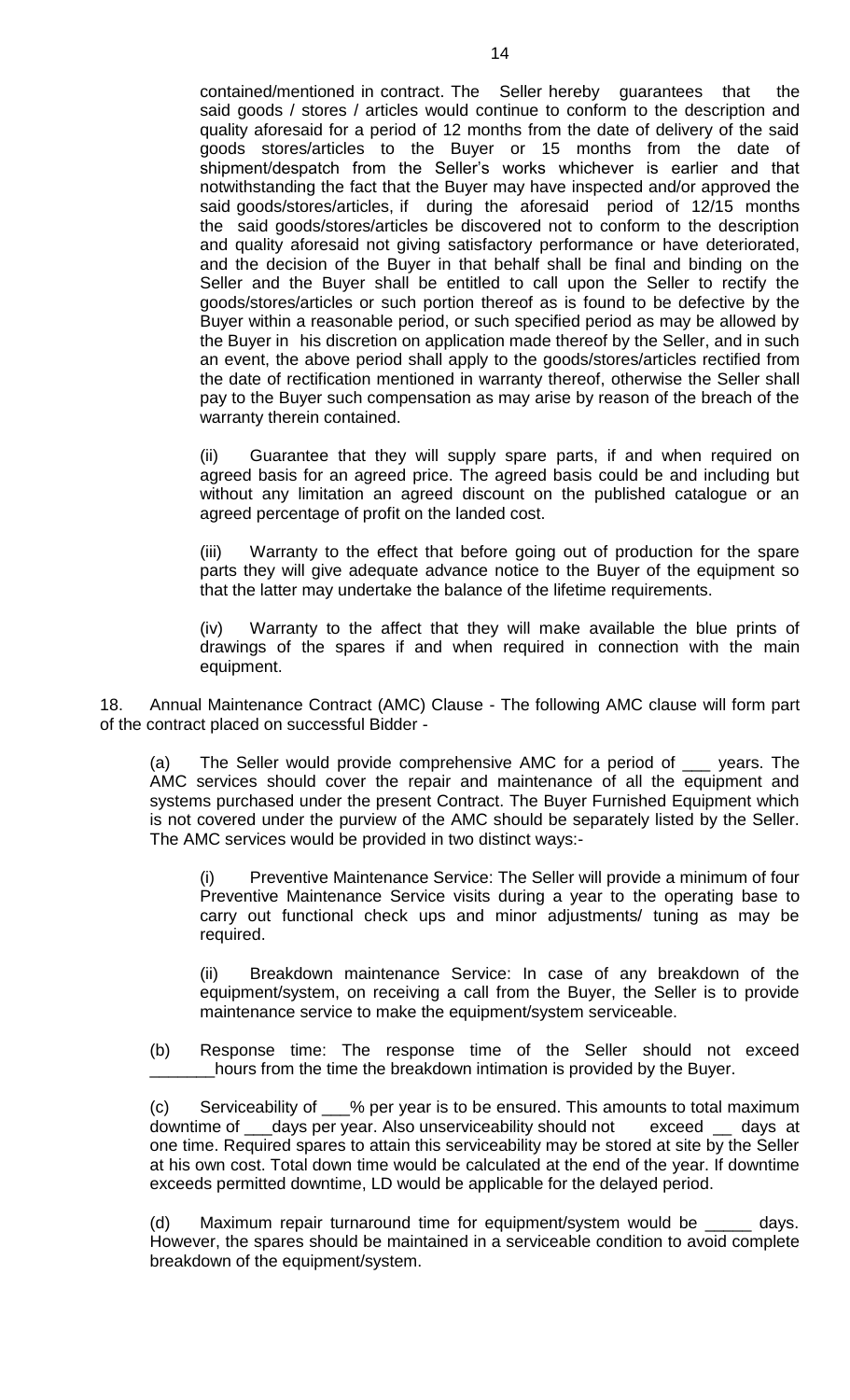(e) Technical Documentation: All necessary changes in the documentation (Technical and Operators manual) for changes carried out on hardware and software of the equipment will be provided.

(f) During the AMC period, the Seller shall carry out all necessary servicing/repairs to the equipment/system under AMC at the current location of the equipment/system. Prior permission of the Buyer would be required in case certain components/sub systems are to be shifted out of location. On such occasions, before taking over the goods or components, the Seller will give suitable bank guarantee to the Buyer to cover the estimated current value of item being taken.

(g) The Buyer reserves its right to terminate the maintenance contract at any time without assigning any reason after giving a notice of comporths. The Seller will not be entitled to claim any compensation against such termination. However, while terminating the contract, if any payment is due to the Seller for maintenance services already performed in terms of the contract, the same would be paid to it as per the contract terms.

## **PART V – EVALUATION CRITERIA & PRICE BID ISSUES**

1. **Evaluation Criteria.** The broad guidelines for evaluation of Bids will be as follows:-

(a) Only those Bids will be evaluated which are found to be fulfilling all the eligibility and qualifying requirements of the RFP, both technically and commercially.

(b) The Lowest Bid will be decided upon the lowest price quoted by the particular Bidder as per the Price Format given at Para 2 below. The consideration of taxes and duties in evaluation process will be as follows : -

In cases where only indigenous Bidders are competing, all taxes and duties (including those for which exemption certificates are issued) quoted by the Bidders will be considered. The ultimate cost to the Buyer would be the deciding factor for ranking of Bids.

(c) The Bidders are required to spell out the rates of Customs duty, Excise duty, VAT, Service Tax, etc in unambiguous terms; otherwise their offers will be loaded with the maximum rates of duties and taxes for the purpose of comparison of prices. If reimbursement of Customs duty / Excise Duty / VAT is intended as extra, over the quoted prices, the Bidder must specifically say so. In the absence of any such stipulation it will be presumed that the prices quoted are firm and final and no claim on account of such duties will be entrained after the opening of tenders. If a Bidder chooses to quote a price inclusive of any duty and does not confirm inclusive of such duty so included is firm and final, he should clearly indicate the rate of such duty and quantum of excise duty included in the price. Failure to do so may result in ignoring of such offers summarily. If a Bidder is exempted from payment of Customs duty / Excise Duty / VAT duty upto any value of supplies from them, they should clearly state that no excise duty will be charged by them up to the limit of exemption which they may have. If any concession is available in regard to rate/quantum of Customs duty / Excise Duty / VAT, it should be brought out clearly. Stipulations like, excise duty was presently not applicable but the same will be charged if it becomes leviable later on, will not be accepted unless in such cases it is clearly stated by a Bidder that excise duty will not be charged by him even if the same becomes applicable later on. In respect of the Bidders who fail to comply with this requirement, their quoted prices shall be loaded with the quantum of excise duty which is normally applicable on the item in question for the purpose of comparing their prices with other Bidders. The same logic applies to Customs duty and VAT also.

(d) If there is a discrepancy between the unit price and the total price that is obtained by multiplying the unit price and quantity, the unit price will prevail and the total price will be corrected. If there is a discrepancy between words and figures, the amount in words will prevail for calculation of price.